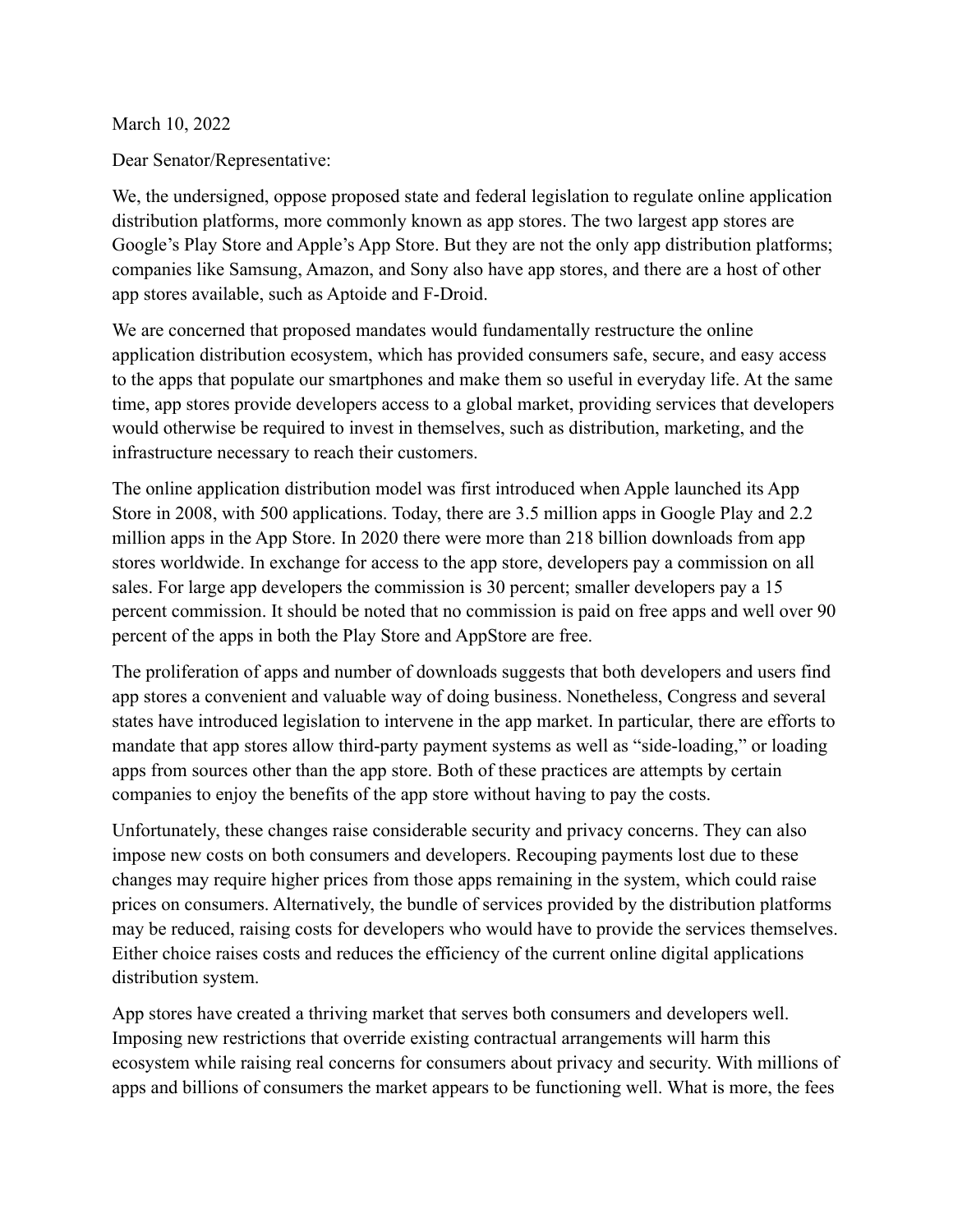charged to developers have not been rising, which raises questions as to why new government mandates should override existing contracts in a market that is functioning well.

For these reasons, we oppose state and federal regulations on online application distribution platforms.

Sincerely,

Wayne Brough Director, Technology & Innovation R Street Institute

Brandon Arnold Executive Vice President National Taxpayers Foundation

Daniel Castro Vice President Information Technology and Innovation Foundation

Bartlett Cleland Executive Director Innovation Economy Institute

Brent Wm. Gardner Chief Government Affairs Officer Americans for Prosperity

Heather Higgins CEO Independent Women's Voice

Carrie Lukas President Independent Women's Forum

Adam Kovacevich Founder & CEO Chamber of Progress

Jessica Melugin Director, Center for Technology and Innovation Competitive Enterprise Institute